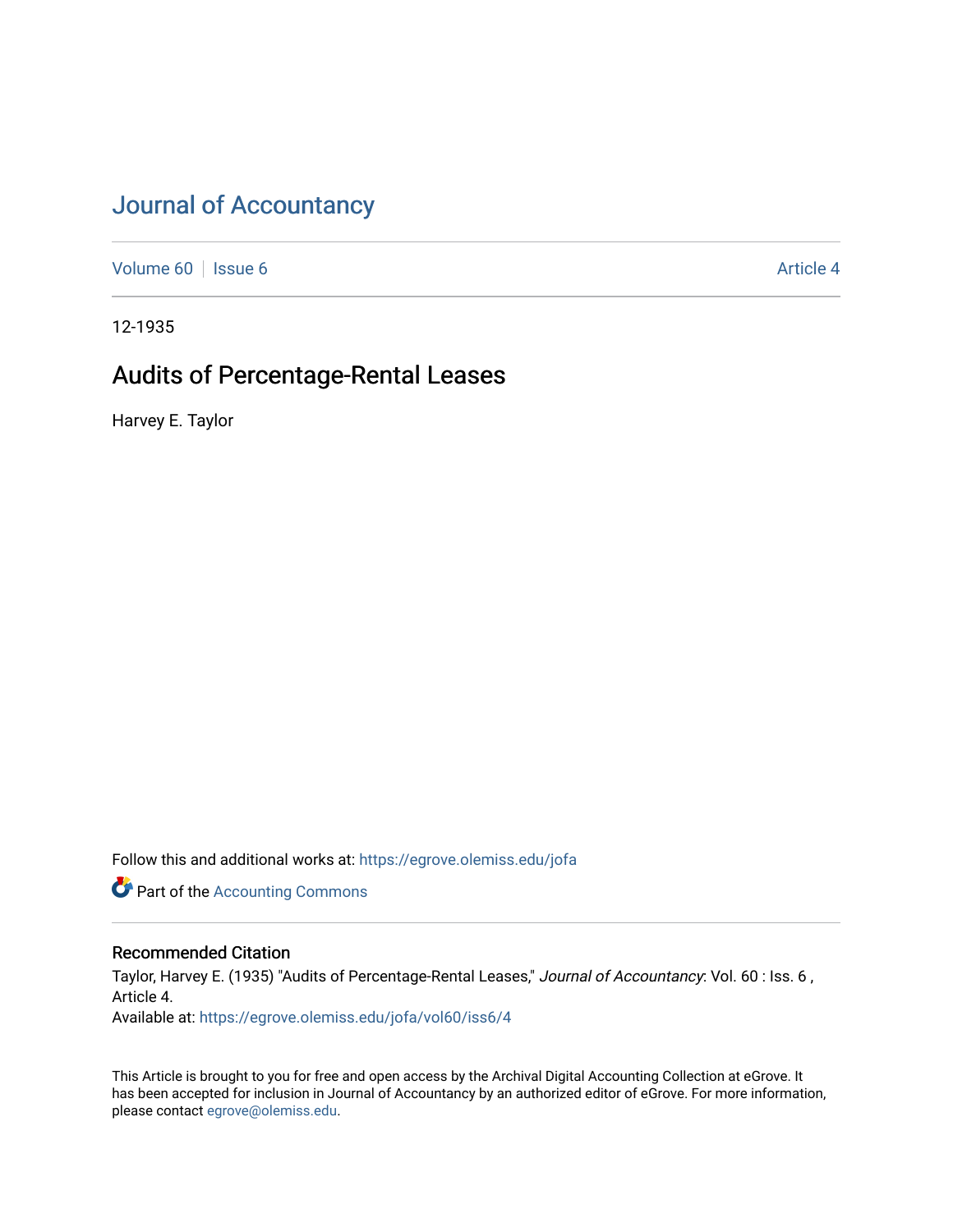## Audits of Percentage-Rental Leases

#### B<sup>y</sup> Harry E. Taylor

It is becoming a common practice, even with one-store tenants, to pay rental for business premises based on a percentage of the receipts.

The percentage-rental lease is, or at least ought to be, a highly equitable instrument for determining the landlord's share of the gross income of a retail or wholesale business; but it brings the landlord into close business relations with his tenant and must be fairly handled if one of the parties is not to make an undue profit at the expense of the other.

A percentage-rental lease may extend over a period of years, with a provision for audit once a year. It may provide for a sliding scale of rents, according to the volume of business done by the lessor; and there may be a stated minimum rental, below which the sliding scale is not operative.

The lease may provide different rates of rent for different departments of the lessee's business. The hours of operation, the lighting of the show windows, the value of the inventory to be carried, and the amounts which the lessee is to spend for advertising, all may be the subject of leasehold stipulation; or, if the lessee is a corporation, even the payment of officers' salaries and dividends may be restricted by agreement. Consequently the landlord must, under the percentage-rental method, not only use care in selecting his tenant, but he must take an active interest in the conduct of the business after the lease is made.

The percentage of receipts to be paid as rental is subject to a wide variation according to the location and the nature of the business. Commonly it may run anywhere from  $2\frac{1}{2}$  to 25 per cent, of the receipts, or even more, with perhaps a concentration of frequency around 6, 8 or 10 per cent.

The lease should distinguish between receiptswhich are to be subject to the rental-charge and those which are not to be subject to that charge. The following listsindicate certain classes of receipts which are often made subject or not subject to the rental charge:

Subject to rental charge:

Cash sales, less refunds.

Charge sales, whether collected or not, less outgoing freight, postage and express.

Commissions earned or received.

447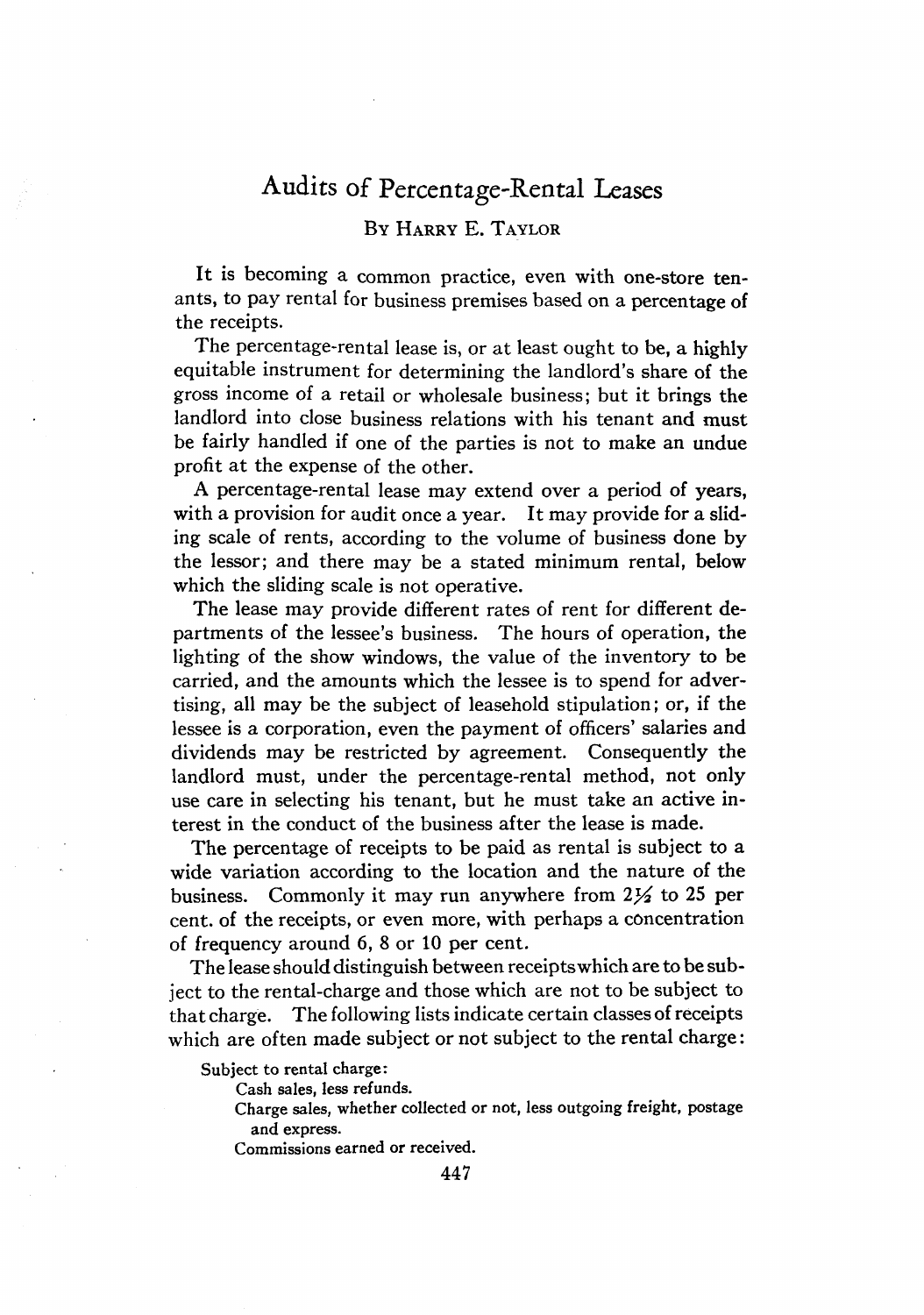Not subject to rental charge: Sales to employees at reduced prices. Occasional wholesale sales by one retail store to another. Transfers of goods between two stores of the same retail chain. Proceeds from the sale of securities, fixed assets, etc. Sales of postage stamps. Borrowed money. State sales taxes collected from customers for payment to the state.

Percentage leases usually contain a provision by which the lessor may have the lessee's books audited to verify the sales or to determine the lessee's compliance with other provisions of the lease.

There is sometimes a pronounced difference of opinion between the lessor and lessee as to what does or does not constitute income subject to the application of the rental percentages; and there is unfortunately no board of appeals from which an adjustment may be demanded. The auditor, if he has been employed by the lessor, is not in a position to act as an arbitrator.

The basis for a rental examination does not differ from that for any other audit. The rental audit would naturally be classed as a limited examination, made for a special purpose. But it is difficult to verify a sales account without verifying many of the other accounts with which it is closely connected. The best verification therefore would be a general audit, but the auditor does not usually have the opportunity to make so comprehensive a test. The time on the job must be kept within proper limits, and the emphasis put in the right places. A chain-store organization operating a hundred stores may be somewhat reluctant to open all its records to an auditor who represents the lessor of only one store; nevertheless, the auditor knows that his work is incomplete unless he can fit the one store into its place with the other ninety-nine.

The lease itself is the auditor's starting point. In addition to verifying the receipts, he may be expected to check the lessee's compliance with various other sections of the lease, such as those relating to inventories, advertising expenditures and hours of operation.

If the tenant's business is done principally for cash, as in a restaurant or drugstore, the examination will tend toward an emphasis on the cash records, with the auditor in the position that he may determine that all recorded receipts are properly ac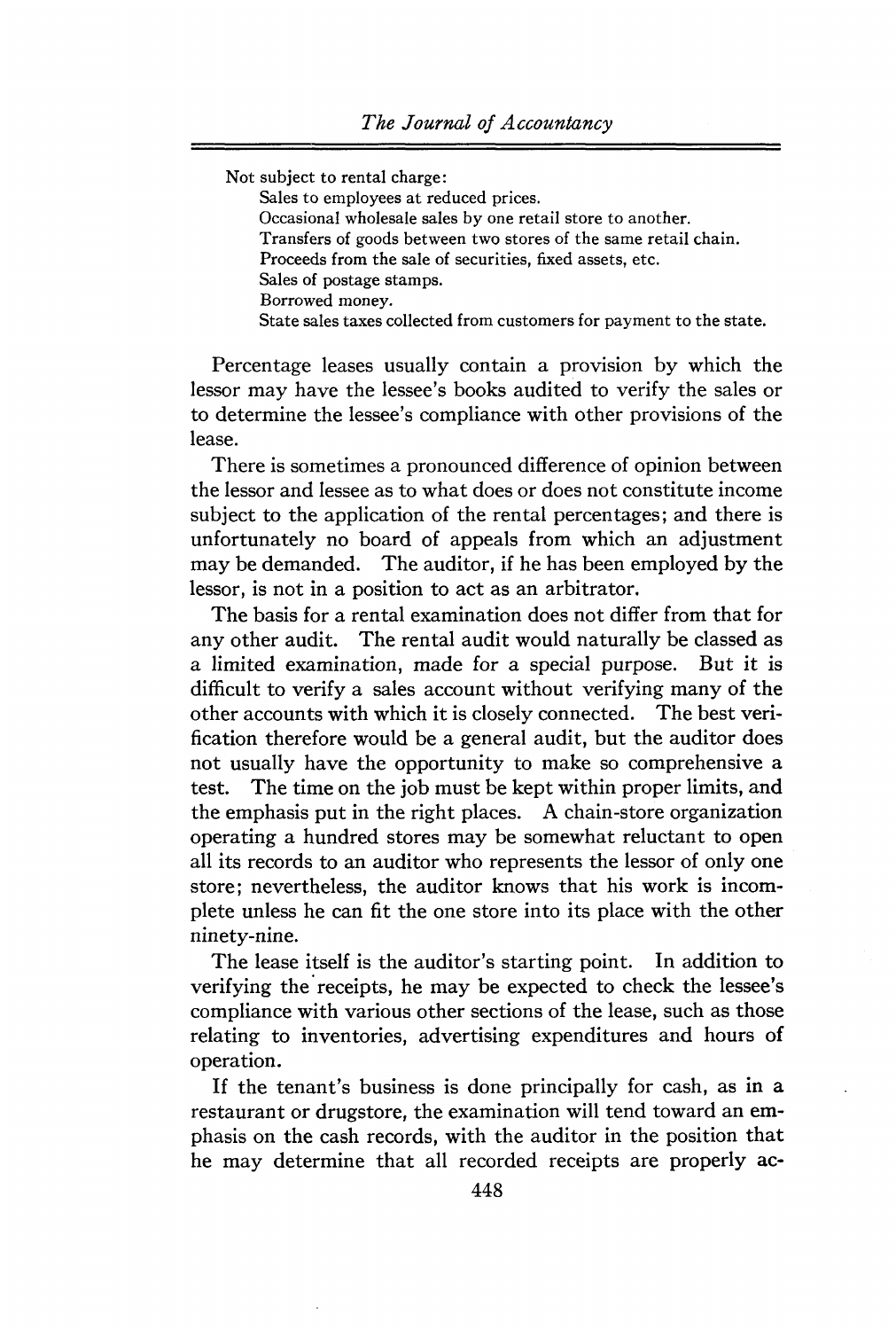counted for but be unable to tell if there have been unrecorded receipts.

Cash-register readings may be taken once a month, in the presence of the landlord's representative, and the cash registers may be turned back at that time. The other cash records need be inspected only once a year. They may consist of cash-register summaries, cashbooks, deposit slips and bank statements. All receipts should be traced from the cash registers to the bank.

An inspection of the cash records alone, however, is not sufficient. Some businesses make nearly all sales for cash and yet have occasional receipts of income from business handled on a charge basis.

If the tenant is an institution such as a wholesale house, doing business on a bill-and-charge basis, the examination must follow the lines of a general audit, but the work must be cut short in any direction that does not contribute to a verification of the sales account.

The auditor's report will naturally contain a statement of the work that has been done, with comments on any unusual conditions which have been encountered. The schedules may show month-by-month results or yearly totals only.

The report schedule for a lessee who sold for cash only, and where no differences were found by the auditor, took the following form:

| Less receipts which are not reportable for rental purposes |
|------------------------------------------------------------|
|                                                            |
|                                                            |
|                                                            |
|                                                            |
|                                                            |
|                                                            |
|                                                            |

If the auditor has found differences between the income as reported by the lessee and as determined by subsequent audit, it will be desirable to include an additional schedule on which the differences may be listed and the refund or additional rent calculated. Such a schedule would take the following form:

#### Income: